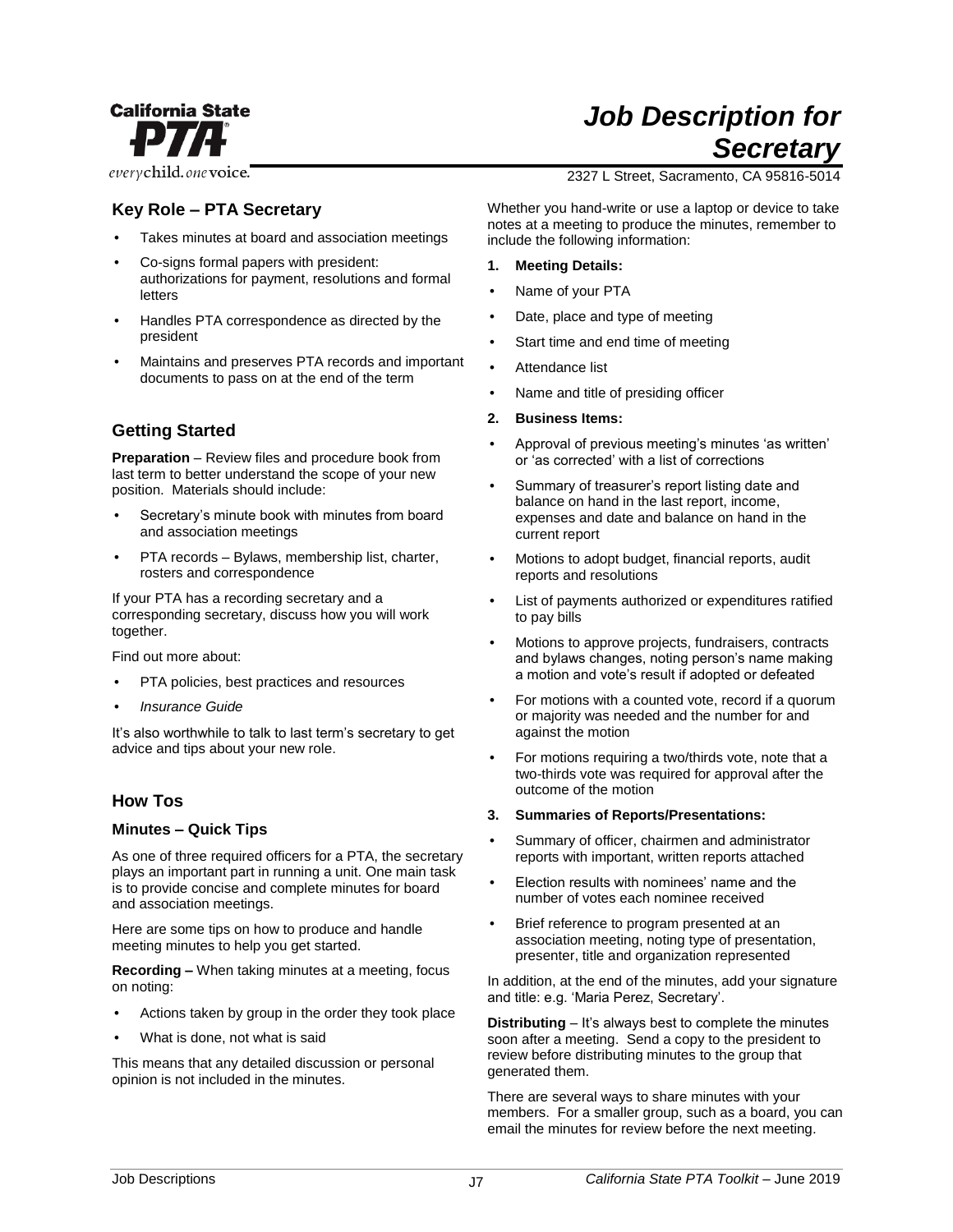For association meetings, you can prepare hard copies of minutes as handouts or to post at a meeting. And, you can also publish minutes in a unit newsletter if it is sent only to PTA members.

However, it's important to keep in mind that PTA minutes are produced only for members and are not for public distribution.

For this reason, they are not posted on any website, on social media or in a newsletter in their entirety.

Instead, for association meetings, provide only a summary of the minutes online and in school newsletters that highlights the main actions taken at the meeting.

#### *SAMPLE – SUMMARY OF ASSOCIATION MEETING*

#### **ABC ELEMENTARY SCHOOL PTA ASSOCIATION MEETING JULY 1, 2017**

**RECOGNITIONS –** Tanya Brown was recognized for her efforts as a PTA volunteer.

**REPORTS –** Committee reports were given for Membership, Ways and Means and the Book Fair.

#### **CONSENT ITEMS – Consideration and approval of:**

- o Field trip to the Natural History Museum for Grades 4-5
- o Science Camp for Grades 4-5 in Sacramento, CA

#### **ACTION ITEMS – Consideration and approval of:**

- o 2017-18 proposed budget
- o 2017-18 fundraising project with Acme Gift Wrap, Inc., to raise funds for Science Camp
- o 2017-18 fundraising project to provide guest speaker on family engagement in school

#### **PLANNING ITEMS – Discussion on:**

- o Organizing Reflections Arts Program in September
- o Organizing Red Ribbon Week in October

**Approving** – Minutes are presented for approval at the next meeting of the group as a standard agenda item. This action is recorded in two, different places in the master copies of the minutes:

- Minutes of current meeting Note that previous meeting's minutes were approved 'as written' or 'as corrected' and list the corrections
- Minutes of previous meeting Write the word 'Approved' and the date after your signature and title

The president can also appoint a committee, ideally three people, to approve minutes during the term. This helps to save time at a meeting.

When using this method to approve minutes, committee members must be present at the meeting to:

• Read the minutes on behalf of members

- Report on corrections at the next meeting
- Sign and date approval of the minutes after secretary's signature on the master copy of the minutes

**Correcting** – Corrections to minutes are made when they are presented for approval at a meeting. They can also be made at any subsequent meeting when an error is discovered.

Only the group involved in the meeting – the board or the association – may correct minutes from one of their previous meetings.

To record a correction in the master copy of the minutes, use a red ink pen to:

- Circle the incorrect words
- Write, in the margin, the correction, the date and your initials

**Preserving** – Minutes are the legal, permanent records of a PTA as a nonprofit organization and are kept forever. At the end of the term, the master copy of the minutes, from board and association meetings, should be bound and passed on to your successor.

## **Beyond the Minutes**

As secretary, you are assigned a few other tasks as indicated in your bylaws. At meetings, be prepared to refer to minutes of previous meetings, bylaws and the current membership list, if asked. You may also be asked to provide blank paper for voting by ballot and to help count a vote.

For an association meeting, the secretary presents a board report and moves the adoption of board recommendations.

In addition, some administrative tasks carried out by the secretary include:

- Sending notices of board meetings
- Preparing a list of unfinished business from meetings for the president to follow up on
- Notifying officers and committee members of their election or appointment

## **Did you know? … PTA Board Members:**

- Adhere to PTA financial procedures as outlined in Bylaws and State and National PTA guidelines
- Protect members' privacy by utilizing member information for PTA work only
- Attend PTA sponsored workshops or trainings
- Maintain a current procedure book to pass on to a successor, in hard copy or electronic format
- Work together as a team to improve the lives of all children and their families